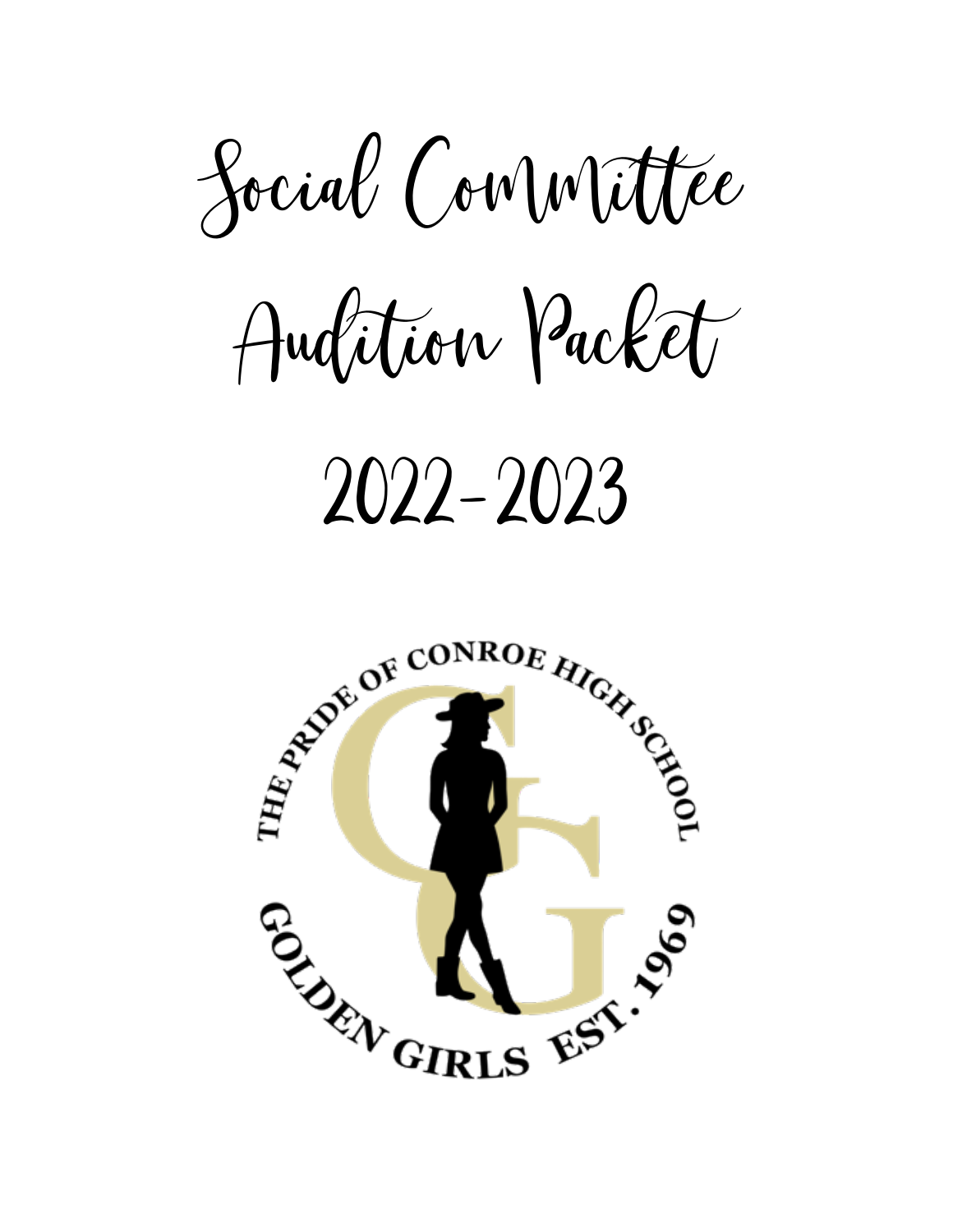## Handbook Requirements for So Co Auditions

### **ARTICLE XVIII (18) LEADERSHIP**

**Section 7.** Social Committee Member(s):

- A. The Social Committee Member(s) of this organization will not have specific ranks and will also be referred to as "SoCo."
- B. The number of SoCo Members will be based upon the number of candidates auditioning and their final score variations in conjunction with a natural break method of scoring based off of the following: judge's interview, SoCo binder, Pinterest boards, room decoration box, and vote among the returning team.
- C. Can be any member of the Golden Girls Organization who has a 2.8 cumulative grade point average at the time of auditions, and who has been a member of Golden Girls for a minimum of one year and must be a member the year preceding their audition. Is of the freshmen, sophomore, or junior classification at the time of auditions and is in "good standing," including but not limited to the financial commitment.
- D. Must not have been on SUSPENSION for demerits or disciplinary reasons during the year in which they audition/ campaign.

**Section 8.** Social Committee Member Duties:

- E. Will meet with the Director(s) to discuss the development and progress of the team at scheduled meetings
- F. Will attend SoCo camp/ workshop as designated by the Director(s).
- G. Each SoCo member is required to pay their expenses for the SoCo camp/ workshop.
- H. Will aid in choosing the Golden Girl and Spirit Girl of the Week.
- I. Will help with the planning and organizing of the annual banquet. Shall act as the team's "Banquet Liaison" to the Golden Girls Booster Club.
- J. Prepares posters and handles the advertising of all Golden Girls 'social events.
- K. Responsible for all correspondence, i.e., thank you notes, get well cards, etc.
- L. Shall be in charge of recognizing team member's birthdays.
- M. Shall be in charge of senior posters.
- N. Shall be in charge of the monthly calendar board in the locker room.
- O. Shall be responsible for taking pictures and video footage of the team at the gatherings for the Golden Girls team video to be presented.
- P. Shall be responsible for the Golden Girls weekly bulletin.
- Q. Shall be responsible for offering motivational activities for the team
- R. Shall be responsible for Golden Girl room decorations.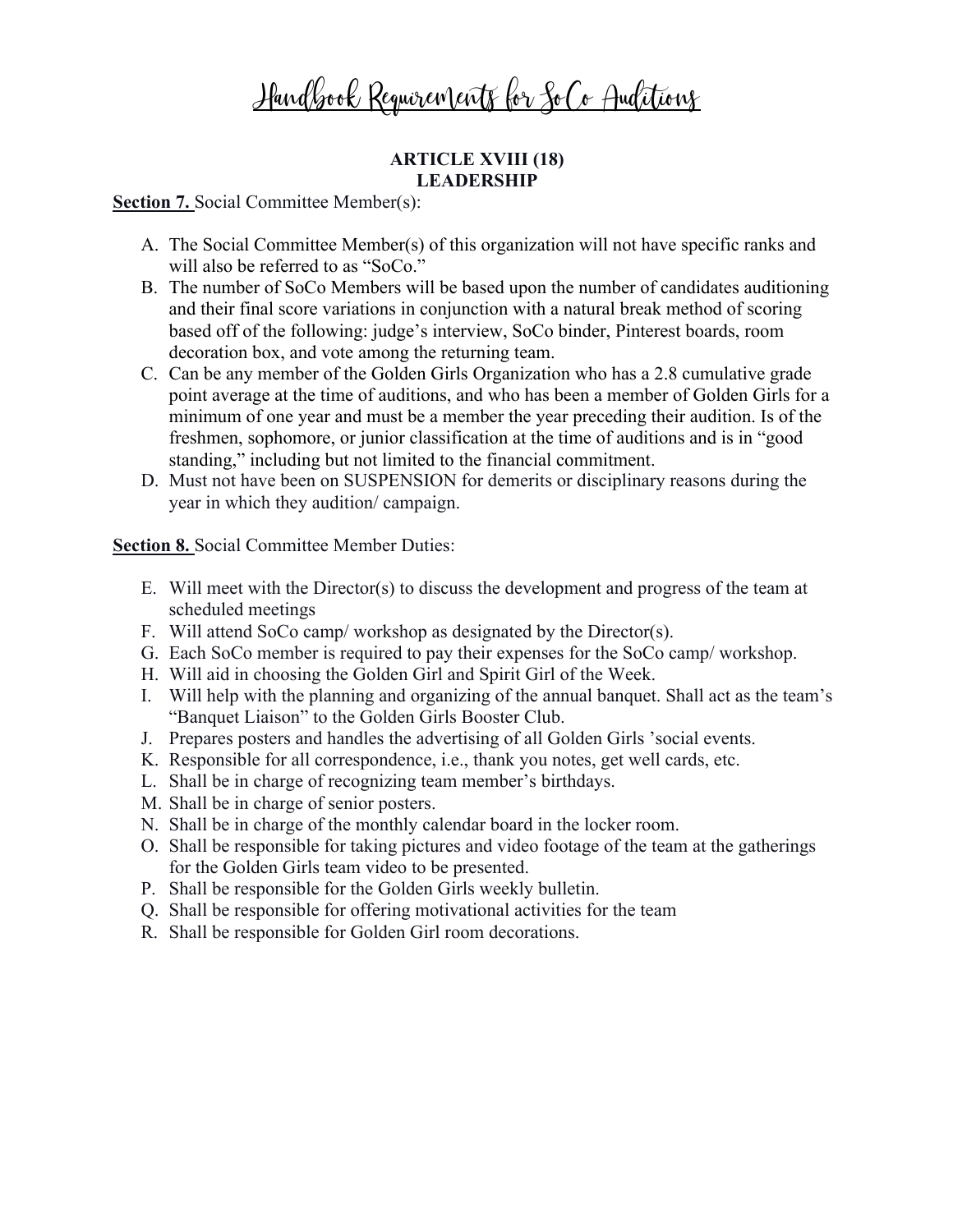## Box Requirements

- 1. Theme (Beach, Jungle, Hollywood, Space, etc.)
- 2. Each side of the shoebox needs to be decorated exactly to what the room will look like.
- 3. It needs to be as realistic as possible.
- 4. Be Creative & Neat!
- 5. Put your name on the bottom of the box.

## Binder Requirements

1. Questionnaire

Each question needs to be answered in at least 3 to 4 sentences and typed out.

- 1. Why do you think you are qualified to be a SoCo?
- 2. How do you feel you would benefit from being a SoCo member?
- 3. What is the purpose of a SoCo member?
- 4. What duties do you feel the Director should have, what duties should the Military Officers have, and what duties should the SoCo members have?
- 5. How would you feel if you are not selected as a SoCo? Would you remain on the team? Why or why not?
- 2. Latest Grade Report
- 3. Demerit Log (Leave an empty spot for the Directors to add yours in)
- 4. Chants

- 2 original chants typed out (You will have 10 minutes to teach one of these to the team and give your speech)

### 5. Canva Print Outs

- 1. Theme Page
	- Color Scheme
	- Fonts
	- Patterns
- 2. Locker Tags
	- 1 option for each (Rookies, Sophomores, Juniors, Seniors, Managers)
- 3. Squad Pillars
	- 1 option for each Military Officer candidate
	- Printed Layout of each Pillar exactly how it will look
- 4. Front Door
	- Printed Layout of the Front Door exactly how it will look
- 5. SoCo Closet Door/Birthday Door
	- 1 option for each Month
	- Printed Layout of the SoCo Closet Door exactly how it will look
- 6. Back Door
	- Printed Layout of the Back Door exactly how it will look
- 7. Mirror Walls

• Printed Layout of the walls above the mirrors exactly how it will look (3 total) 8. Office Wall

• Printed Layout of the Office wall exactly how it will look

6. Speech

Prompt: Tell the team why you would be a great Social Committee Member for the Golden Girls Organization.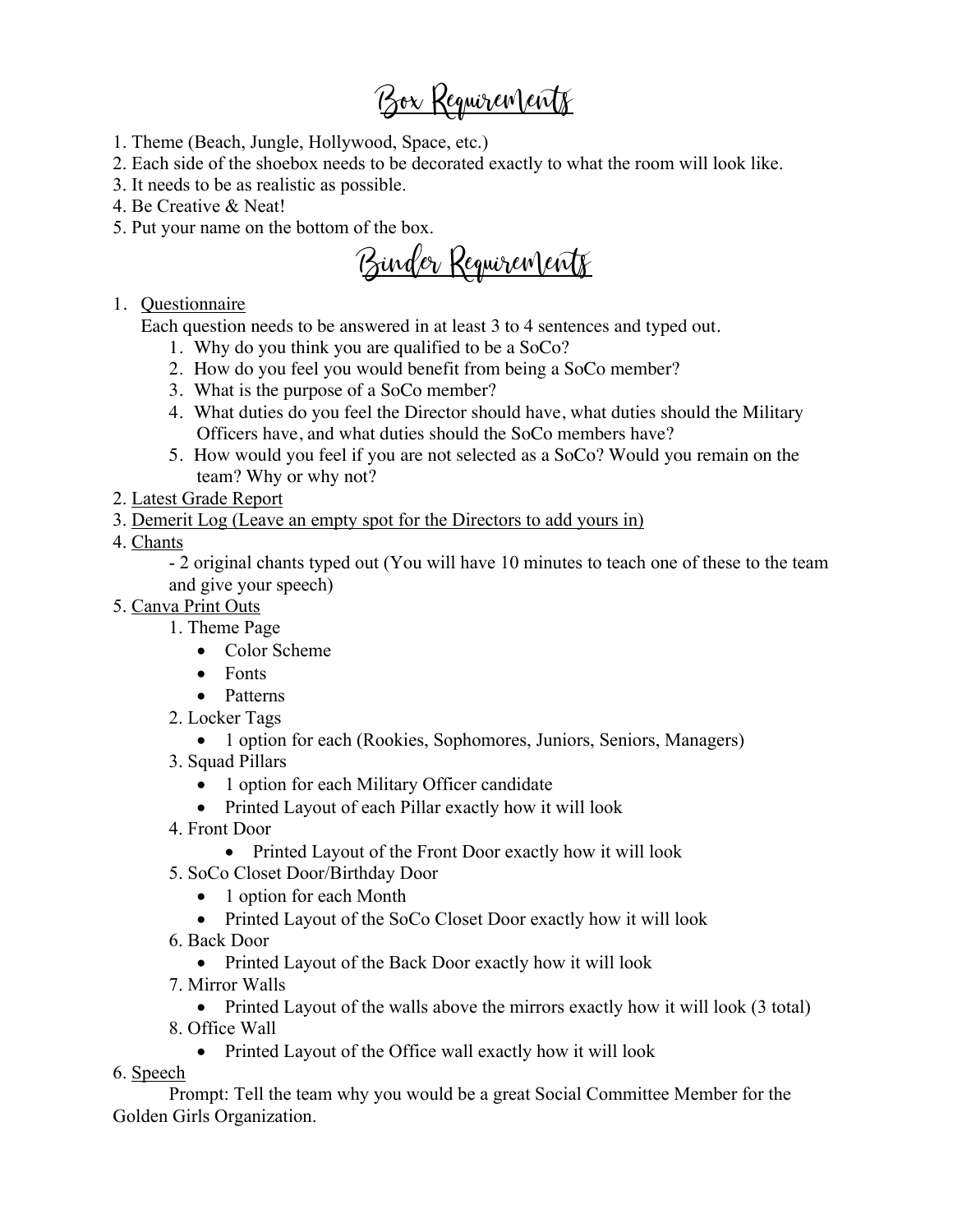Points for So Co Tryouts

## **1. Judges Interview Total: 25 pts.**

Each candidate will be asked a series of questions from each judge about Golden Girls and their tryout binder/ box.

| Candidate #                                    |          |  |  |  |  |
|------------------------------------------------|----------|--|--|--|--|
|                                                | Judge #1 |  |  |  |  |
| Judge's Interview-25                           |          |  |  |  |  |
| <b>Responsibility/ Overall</b><br>Impression-5 |          |  |  |  |  |
| Confidence/<br>Personality- 10                 |          |  |  |  |  |
| <b>Clear/ Appropriate</b><br>Answers-10        |          |  |  |  |  |
| <b>Additional Comments:</b>                    |          |  |  |  |  |
|                                                |          |  |  |  |  |
| Total/ 25                                      |          |  |  |  |  |

## **2. SoCo Binder Total 25 pts.**

The Questionnaire answers, latest grade report, demerit log, chants, Canva print outs, and speech needs to be in the binder. The binder needs to be decorated and very neat.

| Candidate #                 | Judge #1 |  |  |  |  |  |  |
|-----------------------------|----------|--|--|--|--|--|--|
|                             |          |  |  |  |  |  |  |
| SoCo Binder-25              |          |  |  |  |  |  |  |
| Organized/Decorated-5       |          |  |  |  |  |  |  |
| Creativity- 5               |          |  |  |  |  |  |  |
| <b>Coherent Theme-5</b>     |          |  |  |  |  |  |  |
| <b>Clear/ Appropriate</b>   |          |  |  |  |  |  |  |
| Answers- 5                  |          |  |  |  |  |  |  |
| <b>Completion -5</b>        |          |  |  |  |  |  |  |
| <b>Additional Comments:</b> |          |  |  |  |  |  |  |
|                             |          |  |  |  |  |  |  |
| Total/ 25                   |          |  |  |  |  |  |  |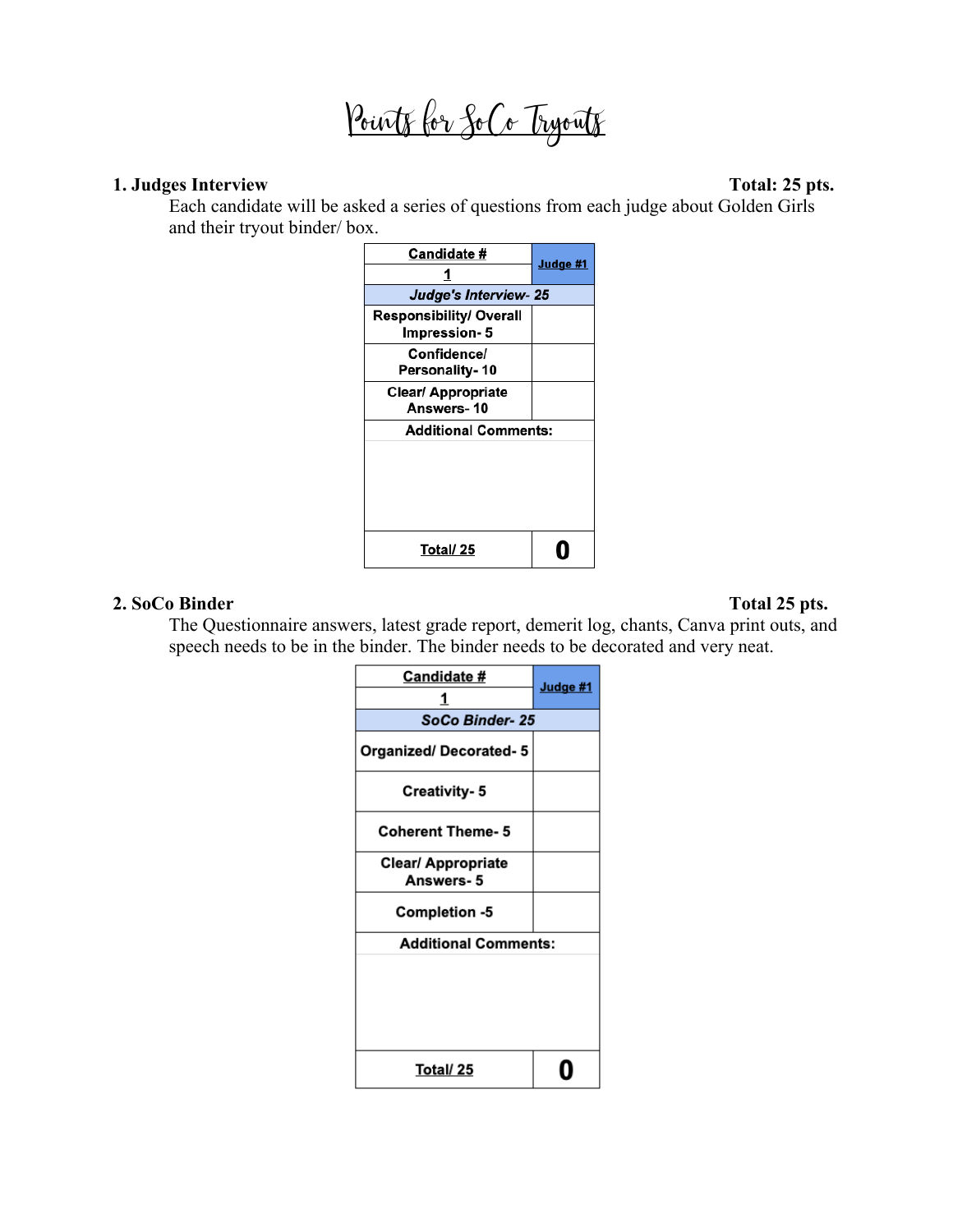### **4. SoCo Room Decoration Box Total 25 pts.**

Each candidate will decorate a shoe/ hatbox inside to represent the theme they would like the Golden Girls Room for the next school year.



### **5. Team Vote** Total 25 pts.

Each candidate will explain their room decoration, give their speech, and teach a chant to the team. The returning team members will vote on their pick for SoCo members.

| Candidate #1- Confidence * |                                                                                                |            |   |                |                 |                   |                 |             |                |   |   |    |       |
|----------------------------|------------------------------------------------------------------------------------------------|------------|---|----------------|-----------------|-------------------|-----------------|-------------|----------------|---|---|----|-------|
|                            | Needs Improvement                                                                              |            |   | 1              |                 | $\overline{2}$    |                 | 3<br>$\Box$ | 4              |   | 5 |    | Great |
| Candidate #1- Positivity * |                                                                                                |            |   |                |                 |                   |                 |             |                |   |   |    |       |
|                            |                                                                                                |            | 1 | $\overline{2}$ | 3               | $4\overline{ }$   | 5               | 6           | $\overline{7}$ | 8 | 9 | 10 |       |
|                            | Needs Improvement                                                                              |            |   |                |                 | 0 0 0 0 0 0 0 0 0 |                 |             |                |   |   |    | Great |
|                            |                                                                                                |            |   |                |                 |                   |                 |             |                |   |   |    |       |
|                            | Candidate #1- Shows the ability to perform all responsibilities of a Social Committee Member * |            |   |                |                 |                   |                 |             |                |   |   |    |       |
|                            |                                                                                                |            |   |                |                 |                   |                 |             |                |   |   |    |       |
|                            | 1                                                                                              | $2^{\sim}$ |   | $3^{\circ}$    | $4\overline{ }$ | 5 <sub>5</sub>    | $6\overline{6}$ | 7           |                | 8 | 9 | 10 |       |
| No                         |                                                                                                |            |   |                | ∩               | ∩                 | ∩               | ∩           |                |   |   |    | Yes   |
|                            |                                                                                                |            |   |                |                 |                   |                 |             |                |   |   |    |       |

**\*\*\*Maximum Total Points: 100 pts.\*\*\***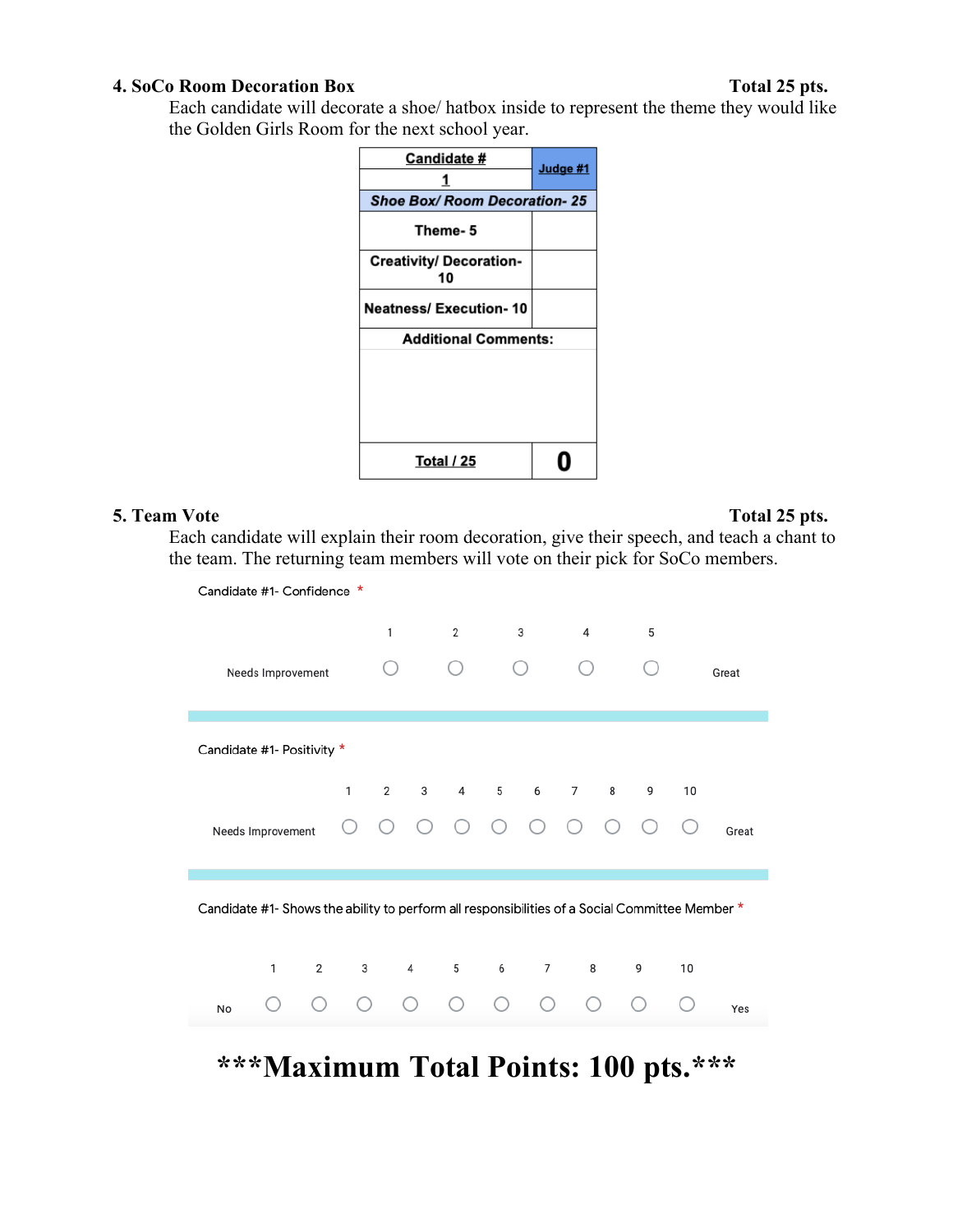## SoCo Auditions

### **What to Wear:**

- **Team Speech:** Morning practice clothes
- **Director Interview:** Fixed hair, fixed makeup, and school clothes
- **Judges Interview:** Professional dress, fixed hair and fixed makeup

Important Dates (Tentative)

February 16- SoCo Audition Meeting  $\omega$  3:00pm

March 4- Letter of Intent due by 3:00pm

March 25- SoCo binders and boxes due by 3:00pm

March 28-April 1- Teach Team Chants/ Give Speeches during Morning Practice (times and days based off number drawn)

April 4-7- SoCo Director Interviews @ 4:00pm- 5:00pm (times and days based off number drawn)

April 8- SoCo Auditions @ 4:00pm- TBD

April 11- Veteran and New SoCo Meeting @ 2:45pm-3:00pm

April 25- Veteran and New SoCo Meeting @ 2:45pm-3:00pm

May 2- Veteran and New SoCo Meeting @ 2:45pm-3:15pm

May 9- Veteran and New SoCo Meeting @ 2:45pm-3:15pm

May 16- Veteran and New SoCo Meeting @ 2:45pm-3:15pm

May 31-June 2- SoCo Camp @ 8:00am- 2:00pm

June 3- SoCo Camp @ 8:00am- 5:00pm

June 13- SoCo Workday @ 8:00am- 12:00pm

July 11- SoCo Workday @ 8:00am- 12:00pm

June 13-15- SoCo Workday @ 8:00am- 12:00pm (IF NEEDED)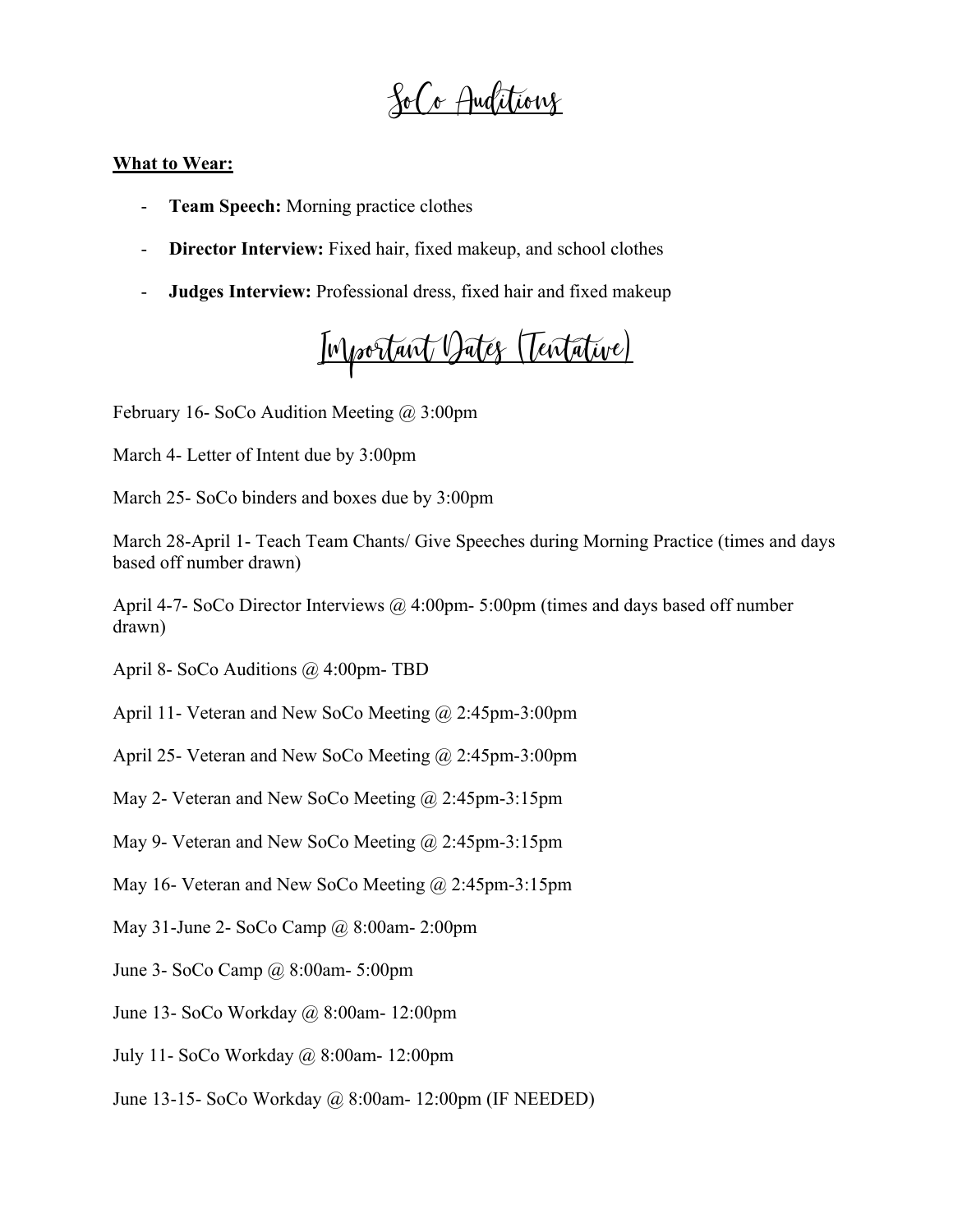Parent Social Media Release Form

## *This form is due March 4th by 3:00pm*

For our Social Committee auditions, we have incorporated a section that will require the use of some social media accounts but not limited to:

- Canva

The use of these social media platforms is for creating purposes only. No personal accounts will be posted, and no items will need to be posted online. If not given permission, the required items needed for auditions still need to be completed. The student will need to use other means to fulfill the requirements. This letter will cover the entirety of the 2022-2023 school year.

Yes, I give permission for my student to use the social media accounts needed for this audition process.

No, I do not give permission for my student to use social media accounts needed for this audition process. I understand all requirements will still need to be completed without the use of social media.

Student Name (Printed)

Parent/ Guardian Signature Date